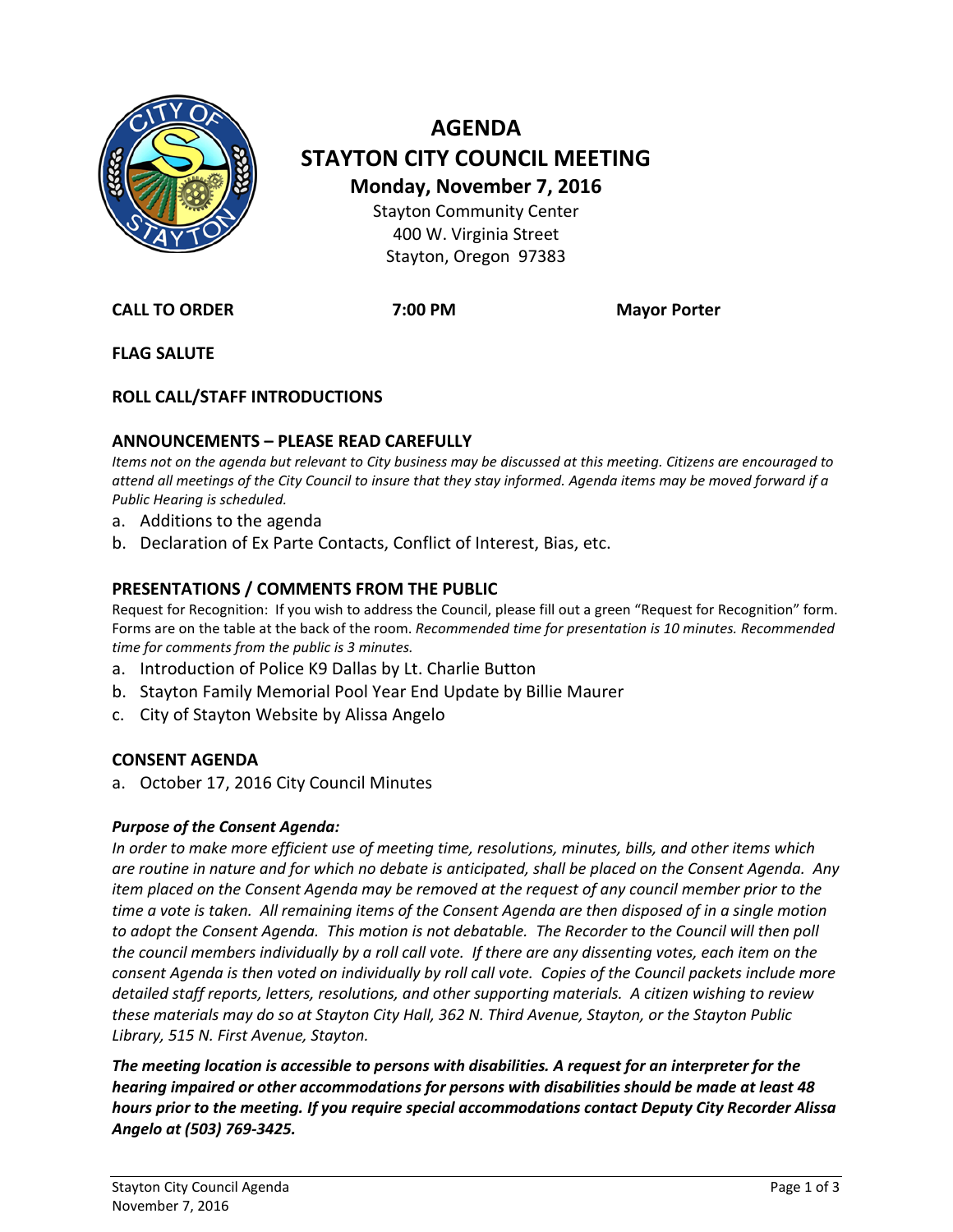#### **PUBLIC HEARING**

#### **Residential Property Maintenance Code**

- a. Commencement of Public Hearing
- b. Staff Report Dan Fleishman
- c. Questions from Council
- d. Proponents' Testimony
- e. Opponents' Testimony
- f. General Testimony
- g. Questions from Public
- h. Questions from Council
- i. Staff Summary
- j. Close of Hearing
- k. Council Deliberation
- l. Council Decision on Ordinance No. 1000, Enacting the Stayton Rental Housing Code

#### **UNFINISHED BUSINESS – None**

#### **NEW BUSINESS – None**

#### **STAFF/COMMISSION REPORTS – None**

#### **PRESENTATIONS/COMMENTS FROM THE PUBLIC**

*Recommended time for presentations is 10 minutes. Recommended time for comments from the public is 3 minutes.*

#### **BUSINESS FROM THE CITY ADMINISTRATOR**

#### **BUSINESS FROM THE MAYOR**

#### **BUSINESS FROM THE COUNCIL**

#### **FUTURE AGENDA ITEMS – Monday, November 21, 2016**

- a. Public Hearing Code Amendments
- b. Dog Park

#### **ADJOURN**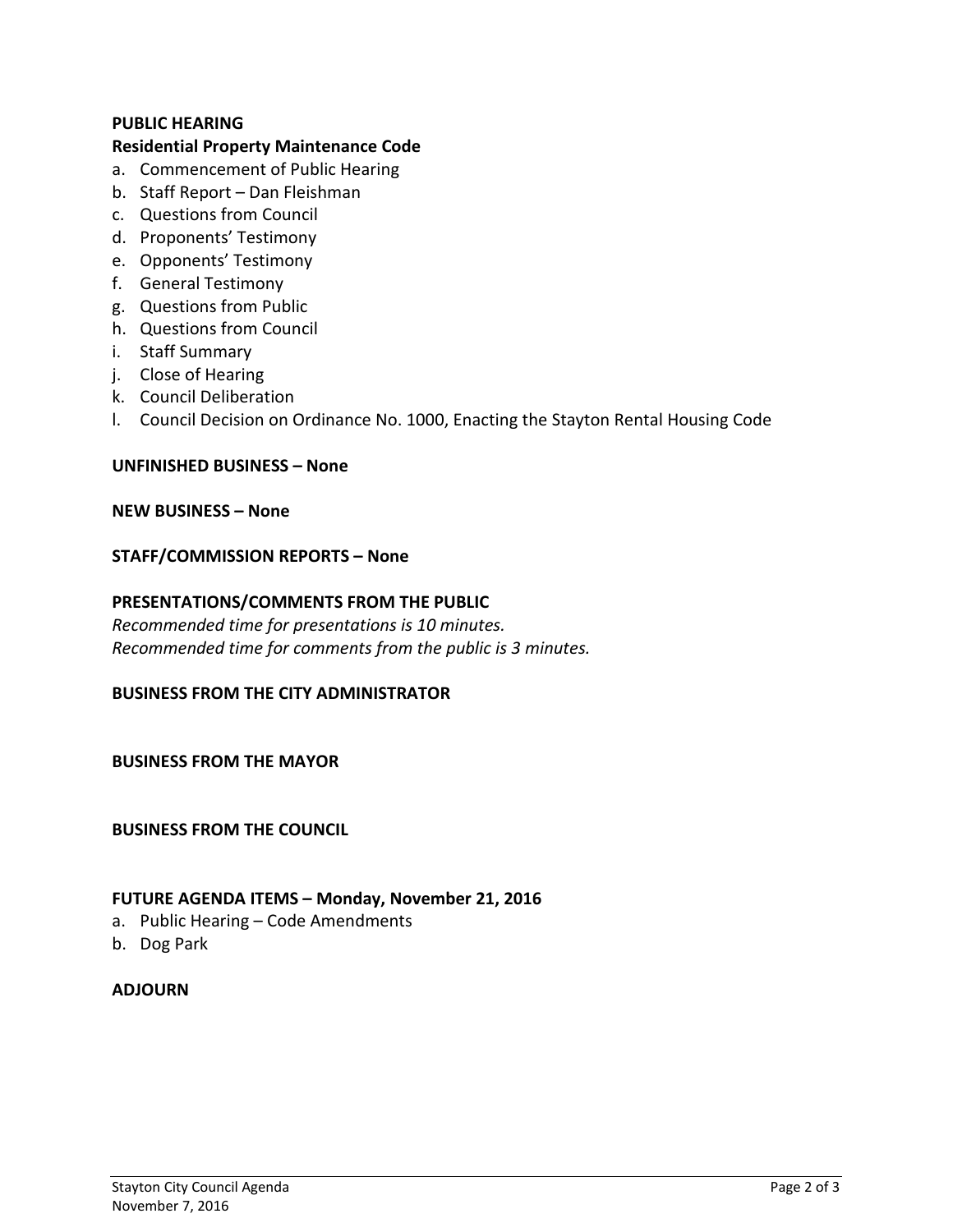# **CALENDAR OF EVENTS**

| <b>NOVEMBER 2016</b> |                            |                                                                  |           |                              |
|----------------------|----------------------------|------------------------------------------------------------------|-----------|------------------------------|
| Tuesday              | November 1                 | Parks & Recreation Board                                         | 6:30 p.m. | E.G. Siegmund Meeting Room   |
| Monday               | November 7                 | <b>City Council</b>                                              | 7:00 p.m. | Community Center (north end) |
| Tuesday              | November 8                 | <b>Commissioner's Breakfast</b>                                  | 7:30 a.m. | Covered Bridge Café          |
| Friday               | November 11                | CITY OFFICES CLOSED IN OBSERVANCE OF VETERANS DAY                |           |                              |
| Wednesday            | November 16                | Library Board                                                    | 6:00 p.m. | E.G. Siegmund Meeting Room   |
| Monday               | November 21                | City Council                                                     | 7:00 p.m. | Community Center (north end) |
| Thursday<br>Friday   | November 24<br>November 25 | CITY OFFICES CLOSED IN OBSERVANCE OF THANKSGIVING HOLIDAY        |           |                              |
| Monday               | November 28                | <b>Planning Commission</b>                                       | 7:00 p.m. | Community Center (north end) |
| DECEMBER 2016        |                            |                                                                  |           |                              |
| Monday               | December 5                 | <b>City Council</b>                                              | 7:00 p.m. | Community Center (north end) |
| Tuesday              | December 6                 | Parks & Recreation Board                                         | 6:30 p.m. | E.G. Siegmund Meeting Room   |
| Friday               | December 9                 | <b>Community Leaders</b>                                         | 7:30 a.m. | Covered Bridge Café          |
| Tuesday              | December 13                | <b>Commissioner's Breakfast</b>                                  | 7:30 a.m. | Covered Bridge Café          |
| Monday               | December 19                | City Council                                                     | 7:00 p.m. | Community Center (north end) |
| Wednesday            | December 21                | Library Board                                                    | 6:00 p.m. | E.G. Siegmund Meeting Room   |
| Monday               | December 26                | CITY OFFICES CLOSED IN OBSERVANCE OF CHRISTMAS HOLIDAY           |           |                              |
| JANUARY 2017         |                            |                                                                  |           |                              |
| Monday               | January 2                  | CITY OFFICES CLOSED IN OBSERVANCE OF NEW YEARS DAY HOLIDAY       |           |                              |
| Tuesday              | January 3                  | <b>City Council</b>                                              | 7:00 p.m. | Community Center (north end) |
| Tuesday              | January 3                  | Parks & Recreation Board                                         | 6:30 p.m. | E.G. Siegmund Meeting Room   |
| Tuesday              | January 10                 | <b>Commissioner's Breakfast</b>                                  | 7:30 a.m. | Covered Bridge Café          |
| Friday               | January 13                 | <b>Community Leaders</b>                                         | 7:30 a.m. | Covered Bridge Café          |
| Monday               | January 16                 | CITY OFFICES CLOSED IN OBSERVANCE OF MARTIN LUTHER KING, JR. DAY |           |                              |
| Tuesday              | January 17                 | <b>City Council</b>                                              | 7:00 p.m. | Community Center (north end) |
| Wednesday            | January 18                 | Library Board                                                    | 6:00 p.m. | E.G. Siegmund Meeting Room   |
| Monday               | January 30                 | <b>Planning Commission</b>                                       | 7:00 p.m. | Community Center (north end) |
| FEBRUARY 2017        |                            |                                                                  |           |                              |
| Monday               | February 6                 | <b>City Council</b>                                              | 7:00 p.m. | Community Center (north end) |
| Tuesday              | February 7                 | Parks & Recreation Board                                         | 6:30 p.m. | E.G. Siegmund Meeting Room   |
| Friday               | February 10                | <b>Community Leaders</b>                                         | 7:30 a.m. | Covered Bridge Café          |
| Tuesday              | February 14                | <b>Commissioner's Breakfast</b>                                  | 7:30 a.m. | Covered Bridge Café          |
| Wednesday            | February 15                | Library Board                                                    | 6:00 p.m. | E.G. Siegmund Meeting Room   |
| Monday               | February 20                | CITY OFFICES CLOSED IN OBSERVANCE OF PRESIDENTS' DAY             |           |                              |
| Tuesday              | February 21                | <b>City Council</b>                                              | 7:00 p.m. | Community Center (north end) |
| Monday               | February 27                | <b>Planning Commission</b>                                       | 7:00 p.m. | Community Center (north end) |
|                      |                            |                                                                  |           |                              |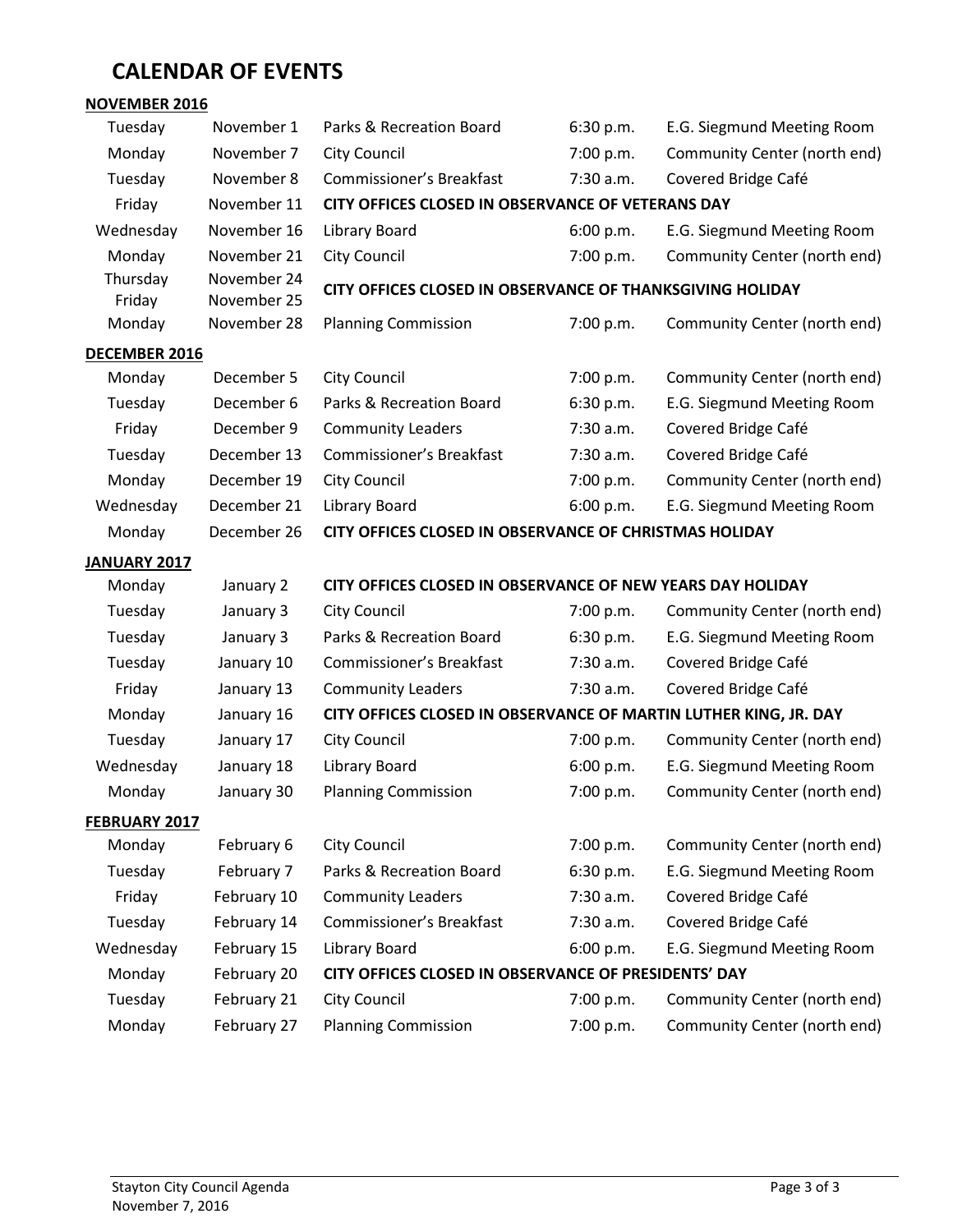#### **City of Stayton City Council Meeting Action Minutes October 17, 2016**

#### **LOCATION:** STAYTON COMMUNITY CENTER, 400 W. VIRGINIA STREET, STAYTON

**Time Start:** 7:00 P.M. **Time End:** 7:55 P.M.

#### **COUNCIL MEETING ATTENDANCE LOG**

| <b>COUNCIL</b>                                      | <b>STAYTON STAFF</b>                              |
|-----------------------------------------------------|---------------------------------------------------|
| <b>Mayor Henry Porter</b>                           | Alissa Angelo, Deputy City Recorder               |
| Councilor Priscilla Glidewell (joined at 7:01 p.m.) | Keith Campbell, City Administrator                |
| <b>Councilor Ralph Lewis (excused)</b>              | Dan Fleishman, Director of Planning & Development |
| <b>Councilor Jennifer Niegel</b>                    | Rich Sebens, Police Chief                         |
| <b>Councilor Brian Quigley</b>                      | Andy Parks, Finance Consultant (excused)          |
| <b>Councilor Joe Usselman</b>                       | Lance Ludwick, Public Works Director              |
|                                                     | Janna Moser, Library Director                     |

| <b>AGENDA</b>                                                            | <b>ACTIONS</b>                                                    |  |
|--------------------------------------------------------------------------|-------------------------------------------------------------------|--|
| <b>REGULAR MEETING</b>                                                   |                                                                   |  |
| <b>Announcements</b>                                                     |                                                                   |  |
| a. Additions to the Agenda                                               | None.                                                             |  |
| Declaration of Ex Parte Contacts, Conflict of Interest, Bias, etc.<br>b. | None.                                                             |  |
| <b>Presentations / Comments from the Public</b>                          |                                                                   |  |
| Donation to Park Fund from Car Show Committee by Russ<br>a.              | Mr. Strohmeyer presented the City with a                          |  |
| Strohmeyer                                                               | donation in the amount of \$1,000 from the Car<br>Show Committee. |  |
|                                                                          |                                                                   |  |
| Kelly Schreiber, Stayton/Sublimity Chamber of Commerce<br>b.             | Ms. Schreiber expressed thanks for the recent                     |  |
|                                                                          | Community Grant awarded to the Chamber.                           |  |
| <b>Consent Agenda</b>                                                    |                                                                   |  |
| October 3, 2016 City Council Minutes<br>а.                               | Motion from Councilor Quigley, seconded by                        |  |
| OLCC Change of License Type - Happy Dragon Restaurant and<br>b.          | Councilor Niegel, to accept the consent agenda.                   |  |
| Lounge                                                                   | Motion passed 4:0.                                                |  |
| Resolution No. 951, Fees and Fines Schedule Update 2016-17               |                                                                   |  |
| <b>Public Hearing</b>                                                    | <b>None</b>                                                       |  |
| <b>Unfinished Business</b>                                               |                                                                   |  |
| <b>Suggested Addition to Criteria for Approval of Applications for</b>   |                                                                   |  |
| <b>Zone Map Amendments</b>                                               |                                                                   |  |
| Staff Report - Dan Fleishman<br>a.                                       | Mr. Fleishman briefly reviewed the staff report.                  |  |
| b. Council Deliberation                                                  | Brief discussion and a consensus from the Council                 |  |
|                                                                          | to direct staff to take the proposed changes to the               |  |
|                                                                          | Planning Commission.                                              |  |
| <b>Comprehensive Fiscal Policies</b>                                     |                                                                   |  |
| Staff Report - Keith Campbell<br>a.                                      | Mr. Campbell reviewed the staff report.                           |  |
| <b>Council Deliberation</b><br>$b_{\cdot}$                               | Council discussion of draft policies presented.                   |  |
| <b>Council Decision</b><br>$\mathsf{C}$ .                                | Motion from Councilor Niegel, seconded by                         |  |
|                                                                          | Councilor Quigley, to approve the Comprehensive                   |  |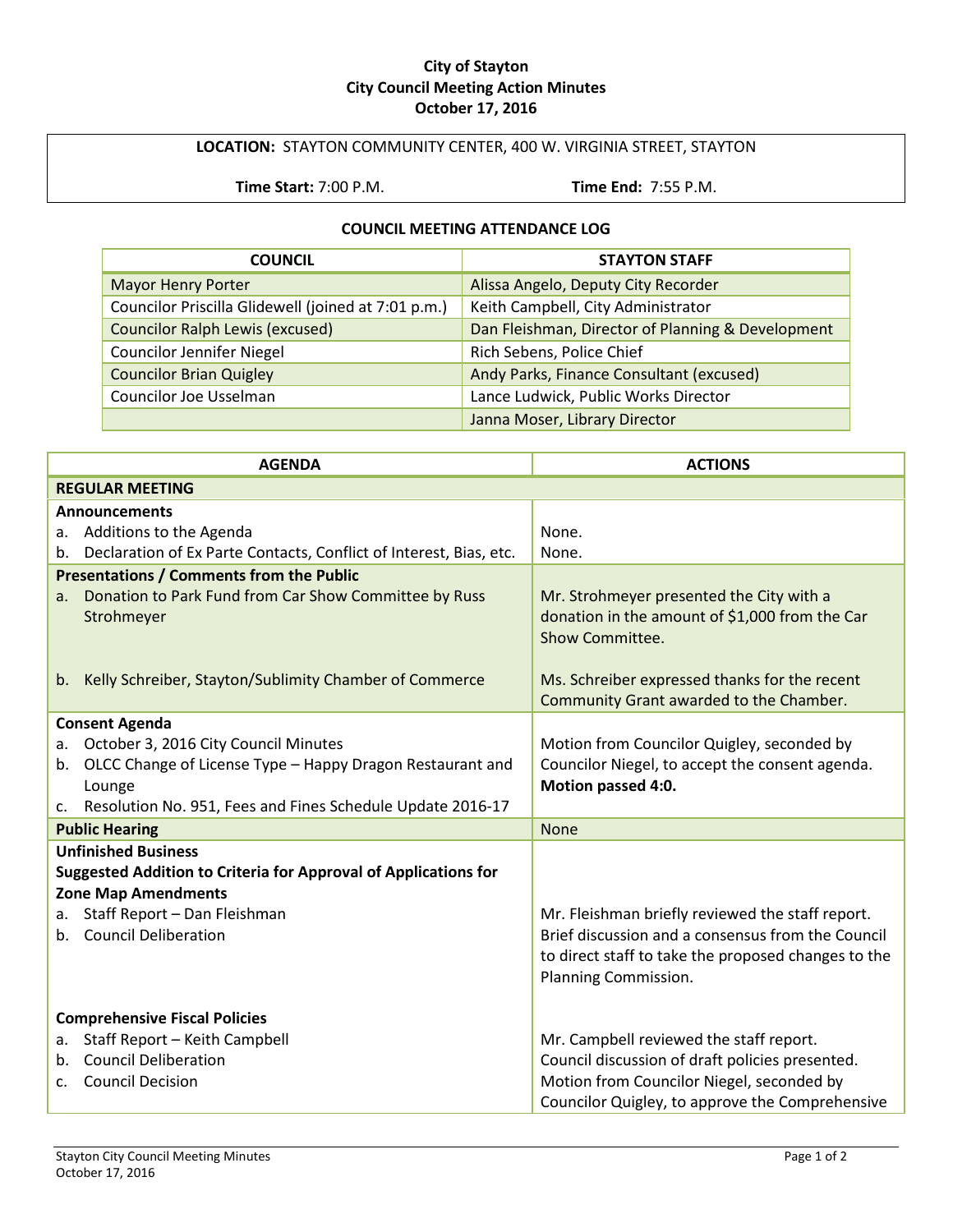|                                                               | Fiscal Policies directing staff to modify as discussed                                                |
|---------------------------------------------------------------|-------------------------------------------------------------------------------------------------------|
|                                                               | and circulate changes to the Council. Motion                                                          |
|                                                               | passed 4:0.                                                                                           |
| <b>New Business</b>                                           |                                                                                                       |
| <b>Pension Funding Policies</b>                               |                                                                                                       |
| a. Staff Report - Keith Campbell                              | Mr. Campbell reviewed information included in                                                         |
|                                                               | the staff report.                                                                                     |
| <b>Council Deliberation</b><br>b.                             | Council discussion regarding the proposed policies.                                                   |
| <b>Council Decision</b><br>C.                                 | Motion from Councilor Niegel, seconded by                                                             |
|                                                               | Councilor Glidewell, to adopt the Pension Funding                                                     |
|                                                               | Policies. Motion passed 4:0.                                                                          |
| <b>Staff / Commission Reports</b>                             |                                                                                                       |
| Finance Department Report - Cindy Chauran & Elizabeth Baldwin |                                                                                                       |
| a. September 2016 Monthly Finance Department Report           | Brief discussion of delinquent notices.                                                               |
| <b>Police Chief's Report - Chief Rich Sebens</b>              |                                                                                                       |
| a. September 2016 Statistical Report                          | Discussion of AED devices in police vehicles and                                                      |
|                                                               | the statistical report.                                                                               |
| Public Works Director's Report - Lance Ludwick                |                                                                                                       |
| September 2016 Operating Report                               | Discussion of recent rain events and solid waste                                                      |
|                                                               | management in regard to food waste.                                                                   |
| Planning & Development Director's Report - Dan Fleishman      |                                                                                                       |
| a. September 2016 Activities Report                           | Discussion of homeless population.                                                                    |
|                                                               |                                                                                                       |
| Library Director's Report - Janna Moser                       |                                                                                                       |
| a. September 2016 Activities                                  | No discussion.                                                                                        |
| <b>Presentations / Comments From the Public</b>               | None.                                                                                                 |
| <b>Business from the City Administrator</b>                   | Mr. Campbell announced the new City website                                                           |
|                                                               | would be going live in early November and                                                             |
|                                                               | thanked staff for their work on it.                                                                   |
| <b>Business from the Mayor</b>                                |                                                                                                       |
| a. Appointment of Laurie Steele to the Library Board          | Motion from Councilor Niegel, seconded by                                                             |
|                                                               | Councilor Usselman, to ratify the appointment of<br>Laurie Steele to the Library Board. Motion passed |
|                                                               | 4:0.                                                                                                  |
| <b>Business from the Council</b>                              | None.                                                                                                 |
| Future Agenda Items - Monday, November 7, 2016                |                                                                                                       |
| <b>Zone Conditions</b><br>a.                                  |                                                                                                       |
| b. Property Maintenance Code                                  |                                                                                                       |

APPROVED BY THE STAYTON CITY COUNCIL THIS  $7<sup>TH</sup>$  DAY OF NOVEMBER 2016, BY A  $\_\_\_\_$  VOTE OF THE STAYTON CITY COUNCIL.

| Date: | By:     |                                                                                                 |
|-------|---------|-------------------------------------------------------------------------------------------------|
|       |         | Henry A. Porter, Mayor                                                                          |
|       |         |                                                                                                 |
| Date: | Attest: | the contract of the contract of the contract of the contract of the contract of the contract of |
|       |         | Keith D. Campbell, City Administrator                                                           |
|       |         |                                                                                                 |
| Date: |         |                                                                                                 |
|       |         | Alissa Angelo, Deputy City Recorder                                                             |
|       |         |                                                                                                 |
|       |         |                                                                                                 |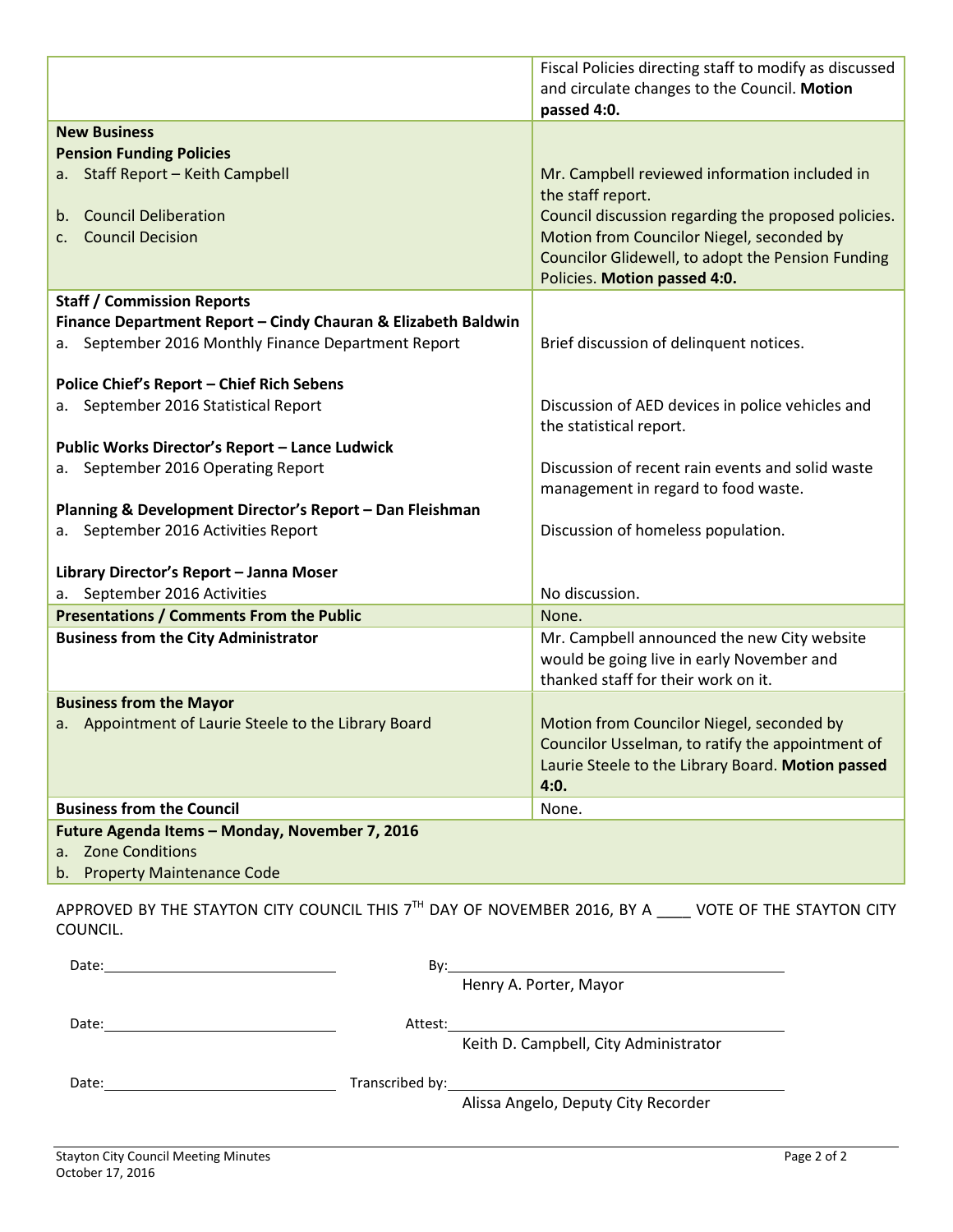

# **CITY OF STAYTON**

# M E M O R A N D U M

| TO:             | Mayor Henry A Porter and the Stayton City Council                                                              |  |
|-----------------|----------------------------------------------------------------------------------------------------------------|--|
| <b>FROM:</b>    | Dan Fleishman, Director of Planning and Development                                                            |  |
|                 | DATE: November 7, 2016                                                                                         |  |
| <b>SUBJECT:</b> | Public Hearing and Consideration of Ordinance 1000,<br><b>Adopting a Residential Property Maintenance Code</b> |  |

# **ISSUE**

The issue before the City Council is the consideration of adoption of residential rental property maintenance standards within the Stayton Municipal Code. The issue was on the agenda for the July 18 meeting, and discussed at the August 3 meeting. At the October 3 meeting the City Council once again discussed the issue and moved the ordinance forward with a public hearing.

# **BACKGROUND INFORMATION**

Aside from the provisions within Title Chapter 8.04 regarding dangerous, derelict and abandoned buildings and noxious vegetation, the Stayton Municipal Code does not contain provisions regarding the maintenance of property, either the exterior appearance or its suitability for habitation. While state law spells out certain minimum conditions for residential rental units, the statute does not provide for municipal enforcement of these standards.

Staff has received a number of complaints in recent years regarding the condition of a rental unit. These complaints have been routinely referred to Marion County Building Inspection. Under the current City Code the only provisions under which the City may take action are the provisions regarding dangerous structures. Lack of water, broken windows, or inoperable heating systems are not covered under current City Code. The City this past summer dealt with one property owner in a case that Marion County Building Inspection did determine the conditions constituted a dangerous building. However, there were other maintenance issues at this property that City and County could not take enforcement action on.

Over 40% of the housing units in the City are renter occupied (2010 Census reports 42%; 2014 American Community Survey reports 48%). Adoption of residential rental property standards would provide a basic level of protection to a substantial portion of City's population.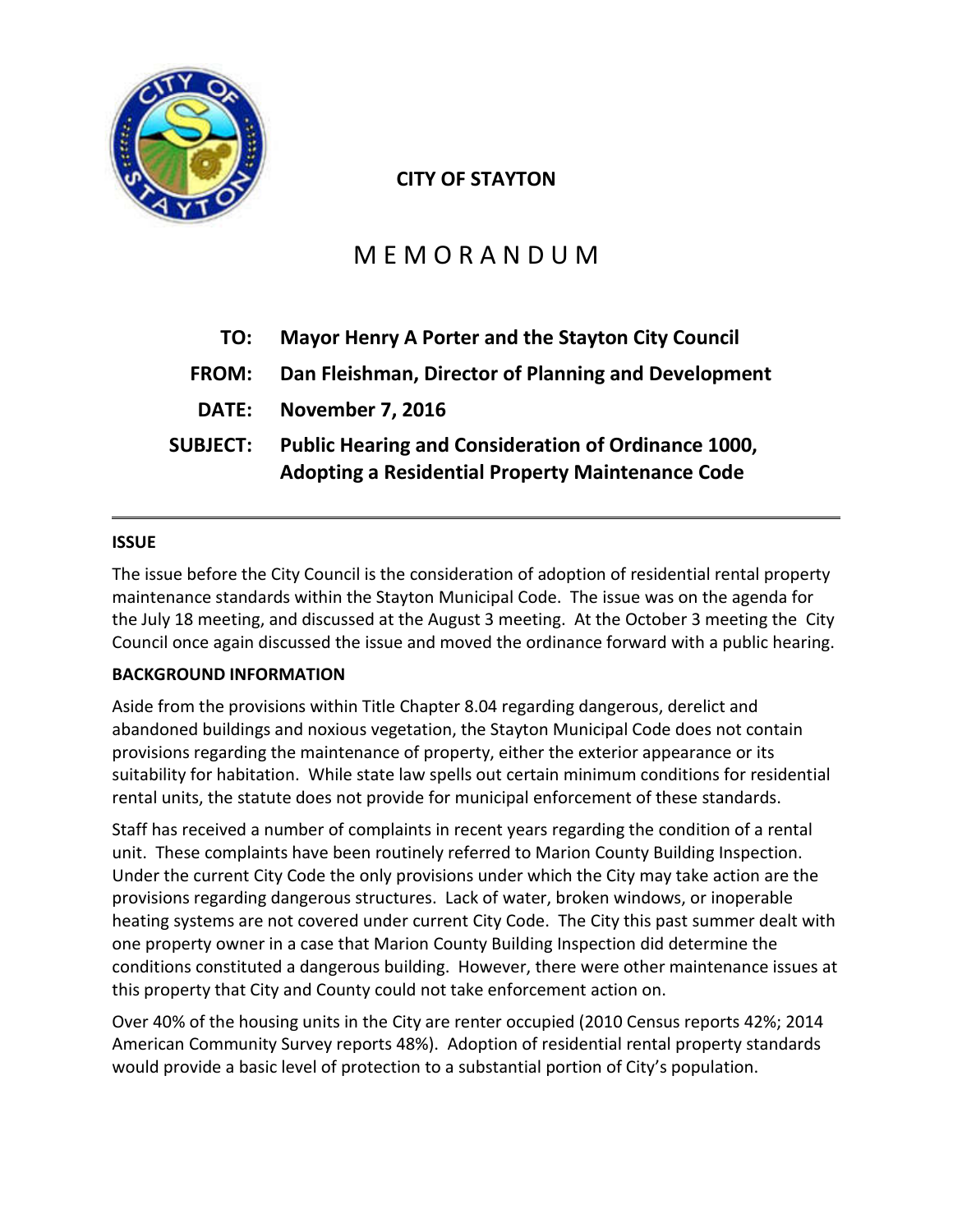The proposed standards in Ordinance 1000 have been modeled on the municipal codes from Corvallis and Eugene as well as including standards that reflect the requirements of state law. The draft standards include a requirement that tenant provide written notice of alleged code violations to the landlord before a complaint is filed with the City and prohibits the City from taking action until the landlord has had ten days to respond to the tenant's complaint.

Also, in order to keep a tenant's immigration status from being a barrier to filing a complaint, the draft standards prohibit a City official from reporting a person who files a complaint to immigration officials.

Both of these two larger cities have active housing enforcement programs that are funded by a per unit annual fee assessed against all rental housing. The draft standards in Ordinance do not include such a fee, but authorize the City Council to establish a fee by resolution.

#### **RECOMMENDATION**

Staff recommends enactment of Ordinance 1000 as presented.

#### **OPTIONS AND MOTIONS**

The City Council is presented with the following options.

#### **1. Approve the first consideration of Ordinance 1000**

Move to approve Ordinance No 1000 as presented.

The City Recorder shall call the roll and the names of each Councilor present and their vote shall be recorded in the meeting minutes. If the vote is unanimous, Ordinance No. 1000 is enacted and will be presented to the Mayor for his approval.

If the vote is not unanimous, Ordinance No. 1000 will be brought before the Council for a second consideration at the November 21, 2016 meeting.

#### **2. Approve the Ordinance with modifications**

Move to approve Ordinance No. 1000 with the following changes … and direct staff to incorporate these changes into the Ordinance before the Ordinance is presented to the City Council for a second consideration.

The City Recorder shall call the roll and the names of each Councilor present and their vote shall be recorded in the meeting minutes. If the first consideration is approved, Ordinance No. 1000 will be brought before the Council for a second consideration at its November 21, 2016 meeting.

# **3. Return the Ordinance to Staff for further refinement**

Move to direct staff to modify Ordinance No. 1000 with the following changes … and present the Ordinance to the City Council for further discussion and consideration at the November 21 meeting.

#### **4. Retain the Code unchanged**

No motion is necessary.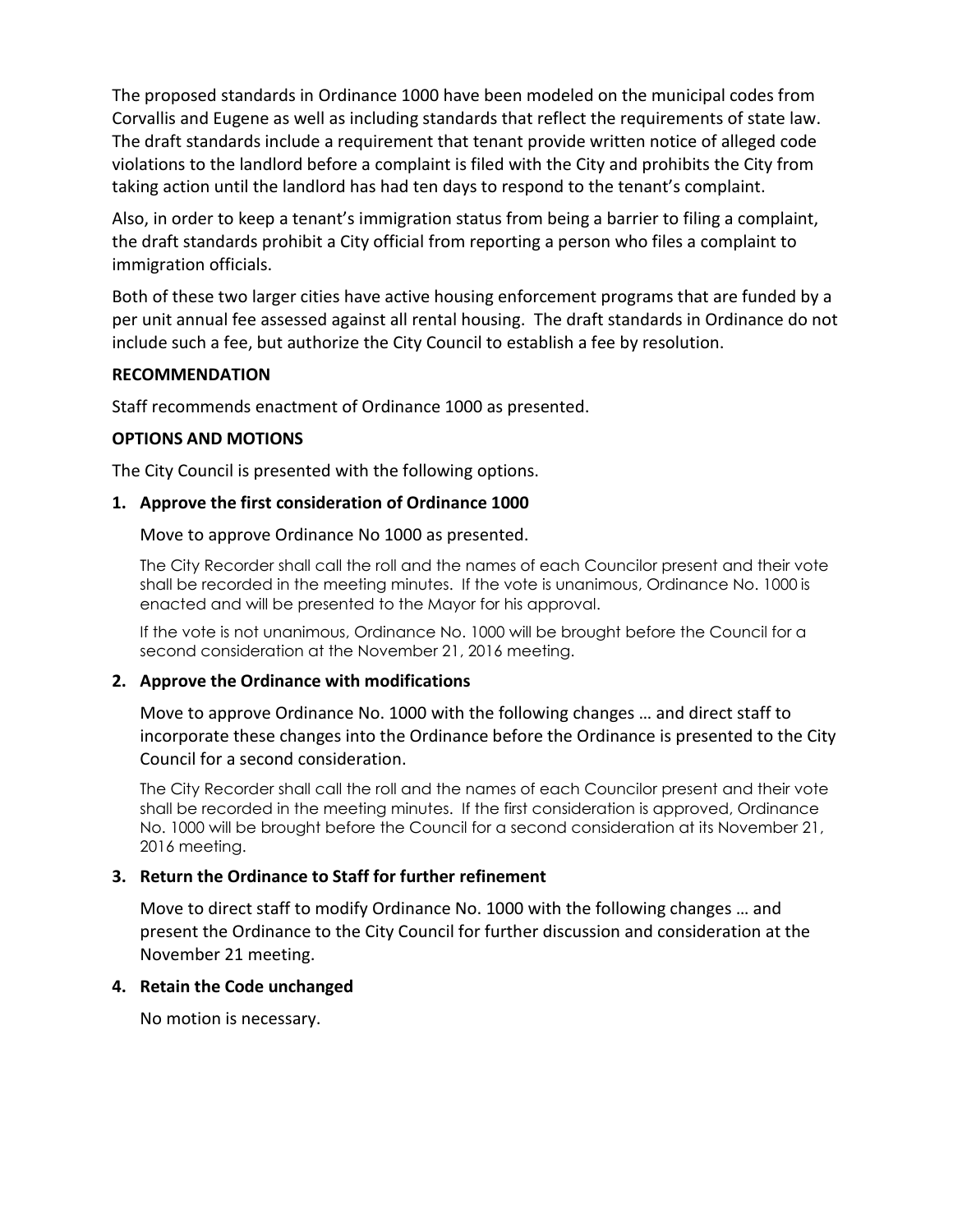#### **ORDINANCE NO. 1000**

# **AN ORDINANCE ENACTING THE STAYTON RENTAL HOUSING CODE**

WHEREAS, Oregon Revised Statutes, Chapter 90 establishes minimum habitability standards for residential rental housing;

WHEREAS, the statutory standards provide for remedies by the tenant but do not provide for enforcement by a municipality;

WHEREAS, the City Council has been informed of instances where existing residential rental housing does not meet the minimum habitability standards of ORS Chapter 90;

WHEREAS, it is the adopted policy of the City of Stayton to assure that all occupied housing units are safe, decent and suitable for healthful habitation;

WHEREAS, the City Council desires to be able enforce standards to assure the health and safety of residents of the City; and

WHEREAS, the City Council finds the provisions of the proposed Stayton Rental Housing Code and the regulations, terms, and standards to be adopted are reasonable standards for enforcement by the City;

NOW, THEREFORE, the City of Stayton ordains:

**Section 1. SMC Chapter 15.08 Enacted.** Stayton Municipal Code, Title 15, Chapter 15.08 is hereby enacted as shown on Exhibit A attached hereto and incorporated herein.

**Section 2. Effective Date.** This ordinance shall become effective 30 days after adoption by the Stayton City Council and the Mayor's signing.

ADOPTED BY THE STAYTON CITY COUNCIL this  $7<sup>th</sup>$  day of November, 2016.

CITY OF STAYTON

Signed:  $\qquad \qquad , 2016 \qquad \qquad \text{BY:}$ Henry A. Porter, Mayor Signed: \_\_\_\_\_\_\_\_\_\_\_\_\_, 2016 ATTEST: Keith D. Campbell, City Administrator APPROVED AS TO FORM: \_\_\_\_\_\_\_\_\_\_\_\_\_\_\_\_\_\_\_\_\_\_\_\_\_\_\_\_\_\_\_

David A. Rhoten, City Attorney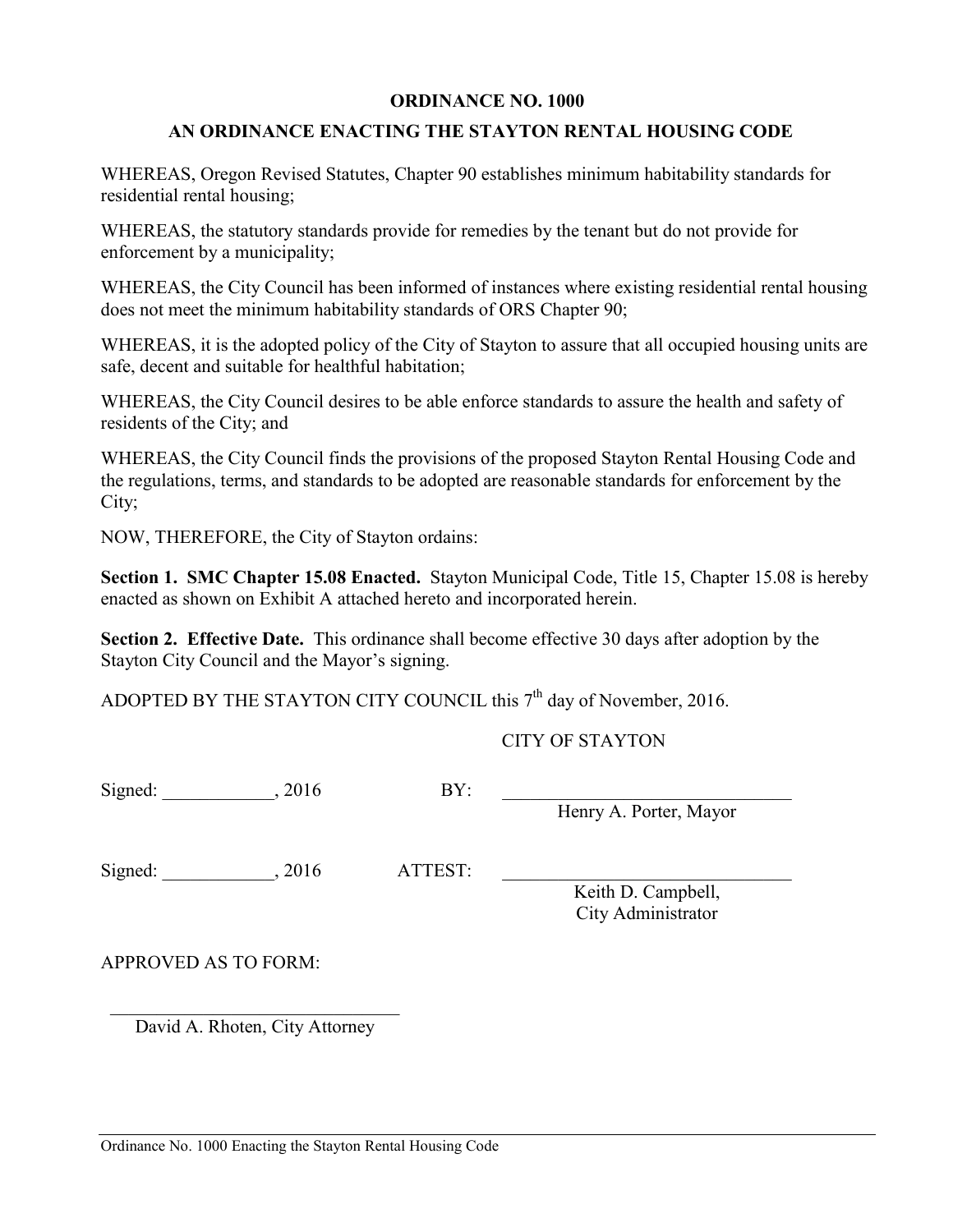# TITLE 15 ‐ BUILDINGS AND CONSTRUCTION

Chapter 15.08 STAYTON RENTAL HOUSING CODE

Sections:

Section 15.08.010 Title.

Section 15.08.020 Purpose.

Section 15.08.030 State of Oregon Residential Landlord and Tenant Act.

Section 15.08.040 Scope.

Section 15.08.050 Dangerous Buildings Code.

Section 15.08.060 Severability.

Section 15.08.070 Liability.

Section 15.08.080 Definitions.

Section 15.08.090 Standards.

Section 15.08.100 Enforcement.

Section 15.08.110 Appeals.

Section 15.08.120 Fees.

# **Section 15.08.010 Title.**

The provisions in Chapter 15.08 shall be known as the Stayton Rental Housing Code, may be cited as such, and will be referred to herein as "this Chapter."

#### **Section 15.08.020 Purpose.**

The purpose of this Chapter is to provide minimum habitability criteria to safeguard health, property, and public welfare of the owners, occupants, and users of residential rental buildings.

# **Section 15.08.030 State of Oregon Residential Landlord and Tenant Act.**

This Chapter is intended to supplement rather than conflict with the habitability standards of the State of Oregon Residential Landlord and Tenant Act (ORS Chapter 90).

#### **Section 15.08.040 Scope.**

- 1) Except as described below, this Chapter shall apply to all buildings or portions thereof which are legally used for human habitation and are covered by a rental agreement.
- 2) Those arrangements identified in the State of Oregon Residential Landlord and Tenant Act as excluded from its authority are also exempted from this Chapter. The following are exempted from this Chapter either through the State of Oregon Residential Landlord and Tenant Act or in addition to it:
	- a) Hotels, motels and lodging houses.
	- b) Hospitals and other medical facilities.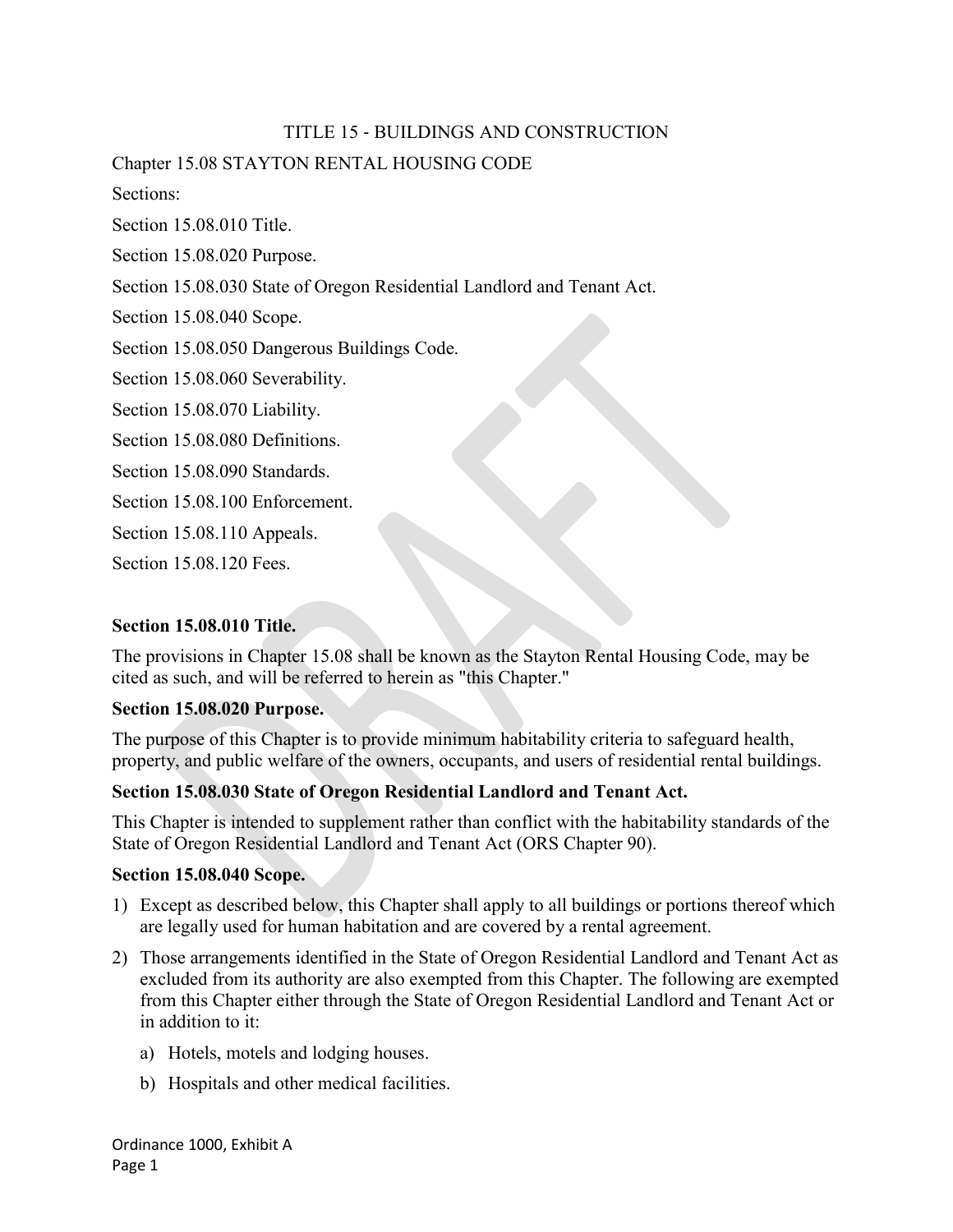- d) Nursing homes, transition and rehabilitation residences, and similar facilities.
- e) Group SR ("Special Residence") Occupancies.

# **Section 15.08.050 Dangerous Buildings Code.**

Conditions which define a building as dangerous under SMC Title 8, Chapter 8.04 will be abated through the procedures specified in SMC Title 8, Chapter 8.04.

# **Section 15.08.060 Severability.**

If any section, paragraph, subdivision, clause, sentence, or provisions of this Chapter shall be adjudged by any court of competent jurisdiction to be unconstitutional or invalid, such judgment shall not affect, impair, invalidate, or nullify the remainder of the Chapter, but the effect thereof shall be confined to the section, paragraph, subdivision, clause, sentence or provision immediately involved in the controversy in which such judgment or decree shall be rendered, it being the intent of the governing body to enact the remainder of this Chapter notwithstanding the parts to be declared unconstitutional and invalid.

# **Section 15.08.070 Liability.**

The City officials charged with the enforcement of this Chapter, acting in good faith and without malice in the discharge of the duties required by this Chapter or other related laws and ordinances shall not thereby be rendered personally liable for damages that may accrue to persons or property as a result of an act or by reason of an act or omission in the discharge of such duties.

# **Section 15.08.080 Definitions.**

For purposes of this Chapter, the following definitions shall apply:

- 1. **Agent:** A person authorized by another to act in his/her behalf.
- 2. **Building Code:** The currently adopted edition of the State of Oregon Structural Specialty Code.
- 3. **Building Official:** The individual(s) designated by the City Administrator to administer and enforce the building codes and inspect buildings.
- 4. **Dangerous Buildings Code:** Those provisions of SMC Title 8, Chapter 8.04 adopted for the abatement of unsafe buildings.
- 5. **Dwelling Unit:** A single unit providing complete independent living facilities for one or more persons including provisions for living, sleeping, eating, cooking and sanitation. For purposes of this Chapter, where portions of a residential building are occupied under separate rental agreements, but tenants share eating, cooking, and/or sanitation facilities, each portion under a separate rental agreement shall be considered a dwelling unit.
- 6. **Habitable Room:** Any room used for sleeping, living, cooking or dining purposes, but excluding closets, pantries, bath or toilet rooms, hallways, laundries, storage spaces, utility rooms and similar spaces.
- 7. **Group SR Occupancies:** Special residences where personal care is administered and that are licensed by, or subject to licensure by, or under the authority of the Oregon Department of Human Services or any other State agency.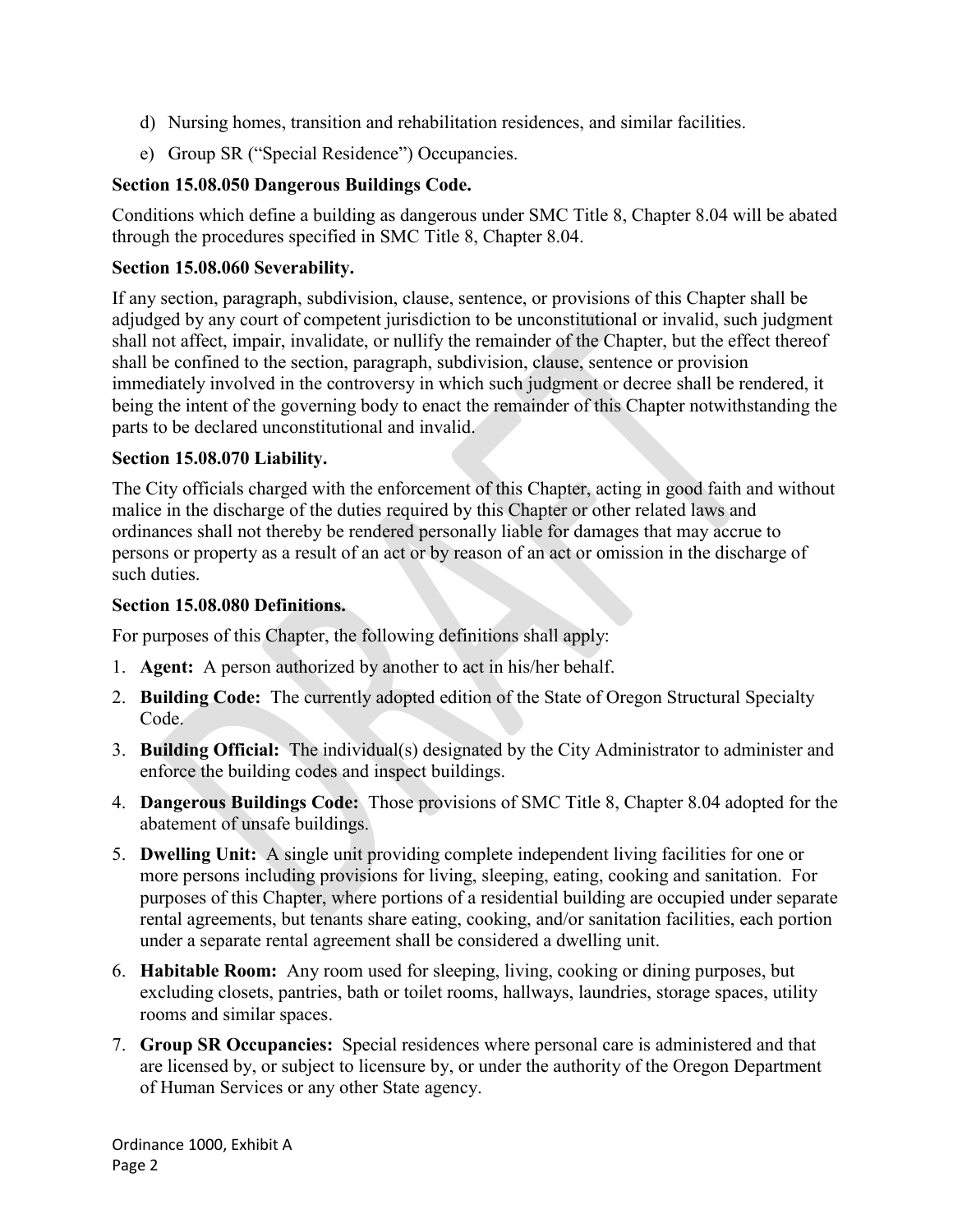- 8. **Mechanical Code:** The currently adopted edition of the State of Oregon Mechanical Specialty Code.
- 9. **Ordinance Enforcement Officer:** The individual designated by the City Administrator to enforce the provisions of this Chapter.
- 10. **Plumbing Code:** The currently adopted edition of the State of Oregon Plumbing Specialty Code.
- 11. **Rental Agreement:** All agreements, written or oral, concerning the use and occupancy of a dwelling unit and premises.

# **Section 15.08.090 Standards.**

- 1. Structural Integrity.
	- A. Roofs, floors, walls, foundations, stairways and railings, and all other structural components shall be capable of resisting any reasonable stresses and loads to which these components may be subjected and shall be maintained in good repair.
	- B. Structural components shall be of materials allowed or approved by the Building Code.
- 2. Plumbing.
	- A. Each dwelling unit shall be provided with access to a toilet, bath or shower, and lavatory in a room or rooms separate from the habitable rooms and which affords privacy, within the building in which the dwelling unit is located.
	- B. Plumbing systems shall be installed and maintained in a safe and sanitary condition and shall be free of defects, leaks and obstructions.
	- C. Plumbing components shall be of materials allowed or approved by the Plumbing Code.
- 3. Heating.
	- A. There shall be a permanently installed heat source with the ability to provide a room temperature of 68 degrees Fahrenheit three feet above the floor, measured in the approximate center of the room, in all habitable rooms. Portable space heaters shall not be used to achieve compliance with this section.
	- B. All heating devices or appliances shall be of an approved type and shall conform to applicable law at the time of installation.
	- C. Ventilation for fuel-burning heating appliances shall be as required by the Mechanical Code at the time of installation.
- 4. Electrical. Electrical lighting, fixtures and outlet and all other electrical equipment shall conform to applicable law at the time of installation and shall be maintained in good working order.
- 5. Weatherproofing.
	- A. Roof, exterior walls, windows and doors shall be maintained to prevent water leakage into living areas which may cause damage to the structure or its contents or may adversely affect the health of an occupant.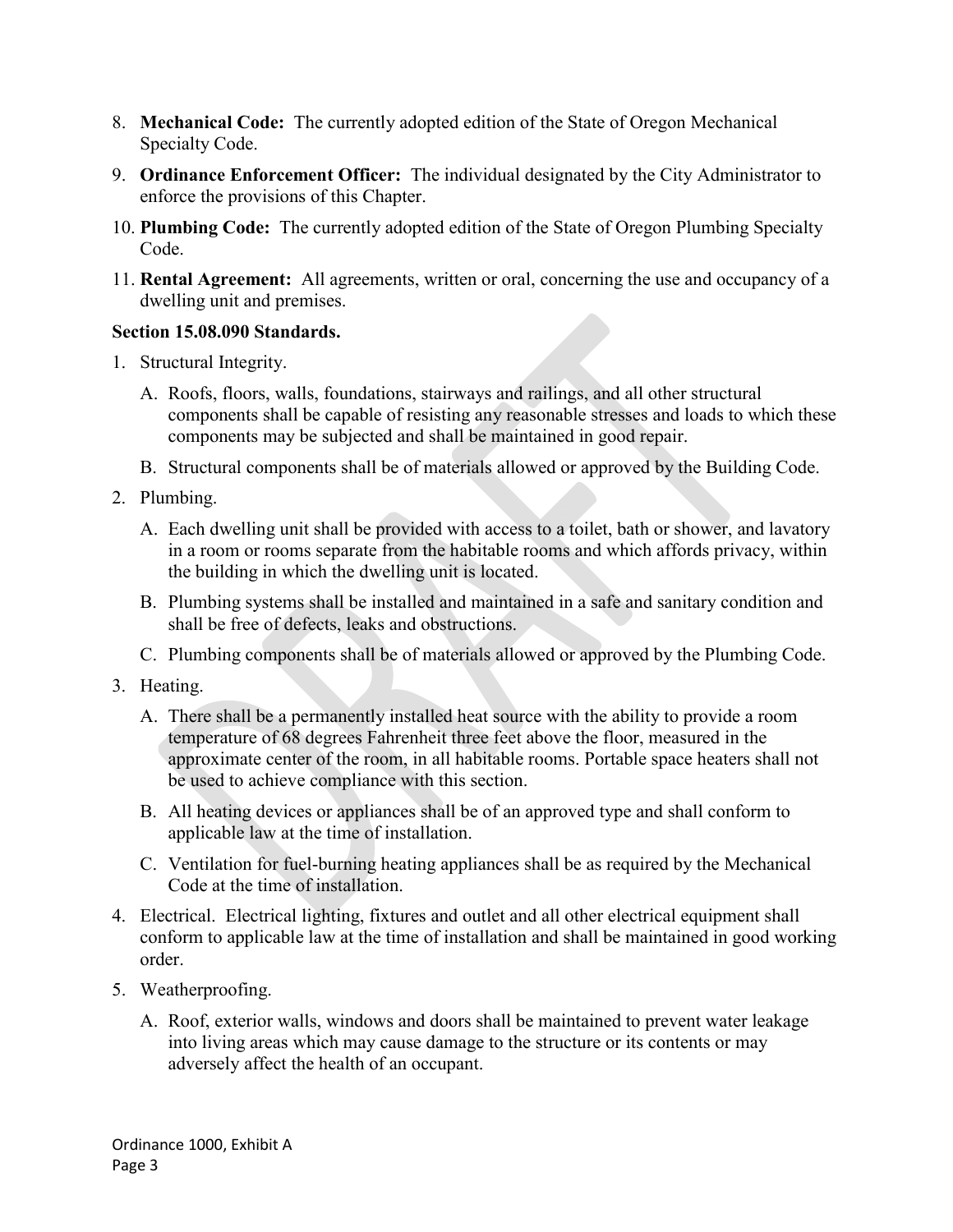- B. Repairs must be permanent rather than temporary and shall be through generally accepted construction methods.
- 6. Smoke Detectors. Every dwelling unit shall be equipped with an approved and properly functioning smoke alarm or smoke detector installed and maintained in accordance with the State Building Code, ORS 479.270, 479.275, and 479.285, and applicable rules of the State Fire Marshal.
- 7. Carbon Monoxide Detectors. Every dwelling unit shall be equipped with an approved and properly functioning carbon monoxide alarm in accordance with applicable rules of the State Fire Marshal if the dwelling unit contains a carbon monoxide source or is located within a structure that contains a carbon monoxide source and the dwelling unit is connected to the room in which the carbon monoxide source is located by a door, ductwork or a ventilation shaft.
- 8. Security. Doors and windows leading into a dwelling unit must be equipped with locks and shall be maintained in a condition so as to restrict access into the dwelling unit.
- 9. Buildings and Grounds. Buildings, grounds and appurtenances must be, at the time of the commencement of the rental agreement, in every part safe for normal and reasonably foreseeable uses, and shall be kept clean, sanitary and free from all accumulations of debris, filth, rubbish, garbage, rodents and vermin, and all areas under control of the landlord shall be kept in every part safe for normal and reasonably foreseeable uses, clean, sanitary and free from all accumulations of debris, filth, rubbish, garbage, rodents and vermin.
- 10. Interpretations.
	- A. The Ordinance Enforcement Officer is empowered to render interpretations of this Section.
	- B. Such interpretations shall be in conformance with the intent and purpose of this Chapter.

# **Section 15.08.100 Enforcement.**

- 1. Authority. The Ordinance Enforcement Officer is hereby authorized and directed to enforce all the provisions of this Chapter.
- 2. Complaint.
	- A. A complaint must be in writing and may be filed in person or by mail, e-mail or fax.
	- B. A complaint must include the following:
		- 1) Name of person filing the complaint; complaints may not be submitted anonymously.
		- 2) Name of the landlord.
		- 3) Address of the alleged violation.
		- 4) A complete description of the alleged violation.
		- 5) A copy of the written notice of the alleged habitability violation that has been sent by the tenant to the landlord.
	- C. A person who files a complaint must be a party to the current rental agreement covering the property in question or an agent of that party.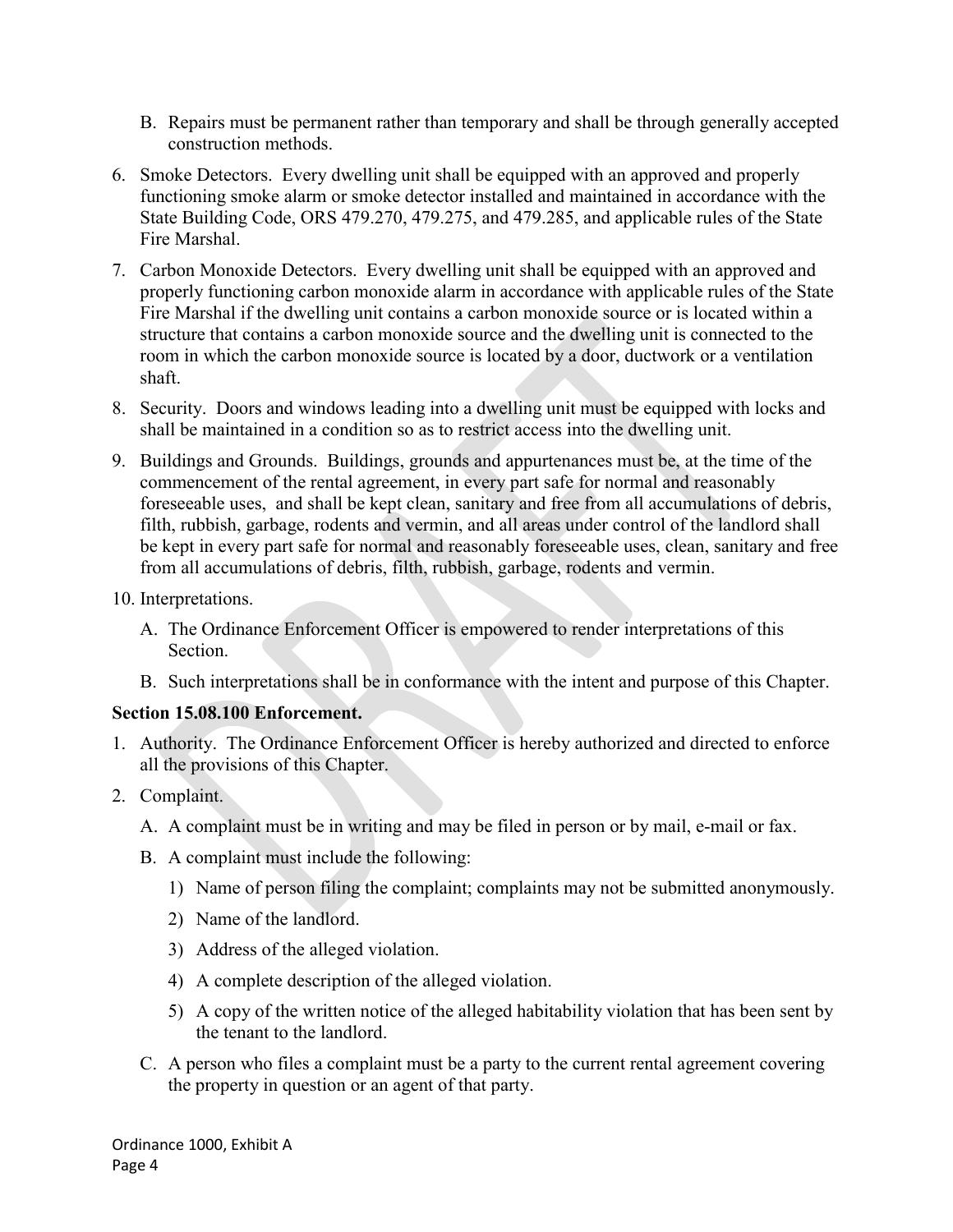- D. The Ordinance Enforcement Officer or any other City official or employee shall not report a person who files a complaint to immigration officials.
- E. Complaints will be processed by Ordinance Enforcement Officer using an administratively adopted written procedure which includes the following:
	- 1) confirmation that the complainant has standing to file a complaint;
	- 2) confirmation that the subject of the complaint, if confirmed, would be a violation of this Chapter;
	- 3) confirmation that the landlord has had seven days, plus three days for mailing per ORS 90.150(3), since mailing of the written notice by the tenant, to respond to the complaint; except that when the violation is an absence of: heat, water or hot water, or any properly functioning toilets, sinks or smoke detectors in the dwelling unit, confirmation that the landlord has had 48 hours, by written notice from the tenant, to respond to the complaint; and
	- 4) written notification to the landlord by the Ordinance Enforcement Officer of the complaint.
- 3. Ordinance Enforcement Officer Initiated Enforcement
	- A. Notwithstanding the provisions of Section 15.08.100.2 above, the Ordinance Enforcement Officer may enforce the standards of Sections 15.08.090.1, 15.08.090.5, and 15.08.090.9 without a complaint being filed when apparent violations are visible from a public street or property with public access.
- 4. Investigations.
	- A. Investigations will be initiated only after the procedure established in Sect 15.08.100.2.E above has been followed.
	- B. The Ordinance Enforcement Officer will conduct an investigation to confirm the validity of the complaint.
	- C. If the complaint is determined to be not valid, the case will be closed and all parties notified.
	- D. If the complaint is determined to be valid, the Ordinance Enforcement Officer will issue a Notice of Violation and Order of Abatement.
- 5. Inspection and Right of Entry. When it may be necessary to inspect the buildings or premises to enforce the provisions of this Chapter, the Ordinance Enforcement Officer, in accordance with administrative policy, may enter the building or premises at reasonable times to inspect or to perform the duties imposed by this Chapter, provided that if such building or premises is occupied, that credentials be presented to the occupant and entry requested. If such building or premises is unoccupied, the Ordinance Enforcement Officer shall first make a reasonable effort to locate the owner or other person having charge or control of the building or premises and request entry. If entry is refused, the Ordinance Enforcement Officer shall have recourse to the remedies provided by SMC Title 1, Chapter 1.24 to gain entry.
- 6. Notices and Orders.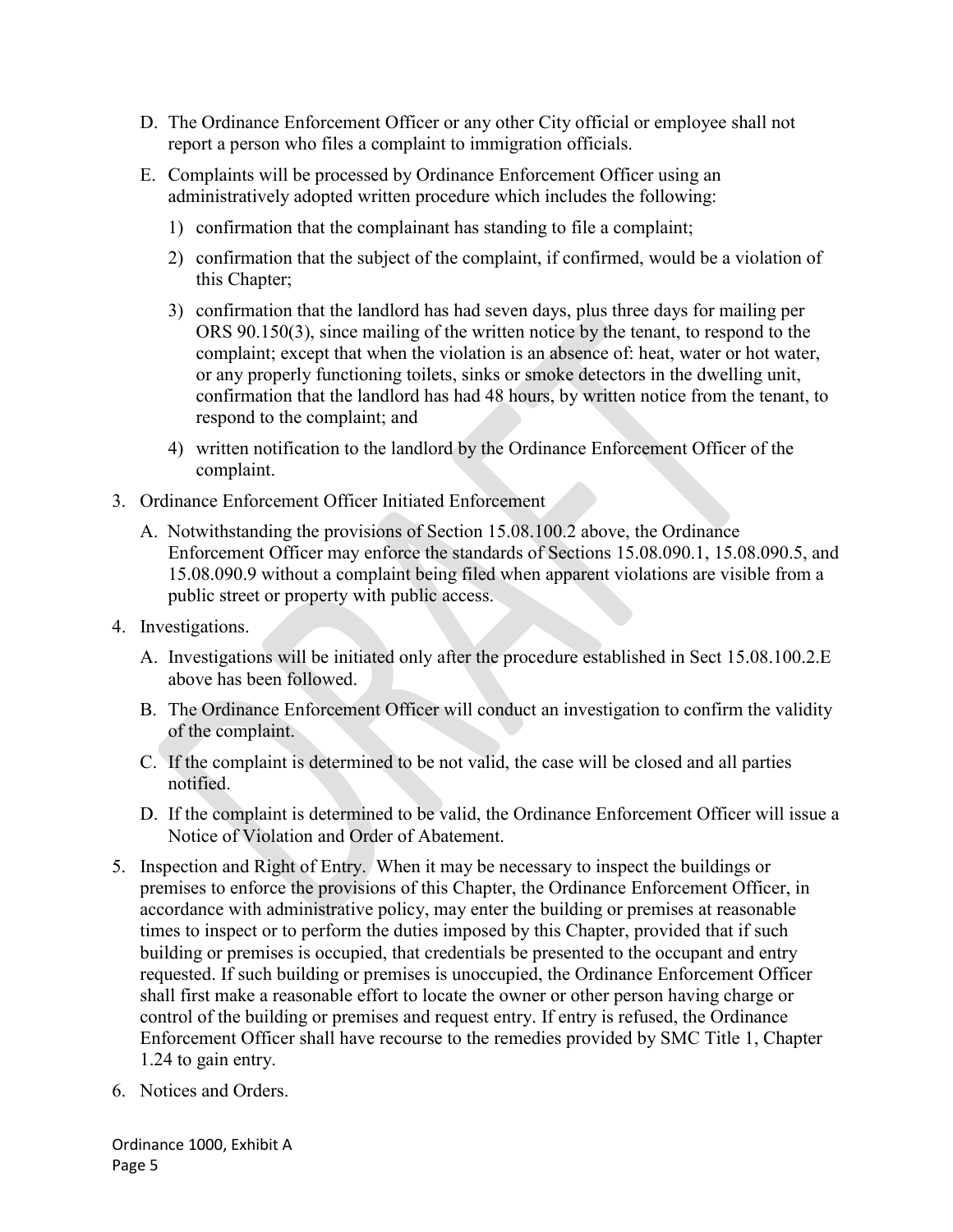- A. For valid complaints, the Ordinance Enforcement Officer shall issue a Notice of Violation and Order of Abatement to the landlord. The Notice and Order shall include the following:
	- 1) Street address.
	- 2) A statement that the Ordinance Enforcement Officer has found the building or premises to be in violation of this Chapter as alleged in the complaint.
	- 3) A thorough description of the violation.
	- 4) Statements advising the landlord that if the required repairs or corrective actions are not completed within seven days, plus three days for mailing from the date of the Notice and Order (48 hours when the Code violation is an absence of: heat, water or hot water, or any properly functioning toilets, sinks or smoke detectors in the dwelling unit), then Ordinance Enforcement Officer shall:
		- a) Record the Notice and Order against the property.
		- b) Coordinate the issuance of a citation to the landlord to appear in Stayton Municipal Court.
		- c) Initiate action to recover all City costs associated with the processing of the complaint, investigation and the resolution of the matter.
	- 5) Statements that the landlord may appeal the Notice and Order as specified in this Chapter.
	- 6) The date by which the repairs or corrective actions must be completed and a reinspection scheduled.
- B. The Notice of Violation and Order of Abatement, and any amended or supplemental Notice and Order, shall be posted on the premises and shall be served upon the landlord by first class mail, at the address of record in the Marion County Assessor's records.
- 7. Failure to Comply. If there is not compliance with the Notice and Order by the specified date, the Ordinance Enforcement Officer shall:
	- A. Coordinate the issuance of a citation to the landlord to appear in Stayton Municipal Court;
	- B. Record the Notice and Order against the property with all recording costs to be the responsibility of the landlord; and
	- C. Initiate an accounting for all costs associated with the processing of the complaint, investigation and the resolution of the matter with the intent and purpose of recovering these costs from the landlord. A lien may be placed on the subject property.
- 8. Compliance.
	- A. Upon compliance with the Order of Abatement, the Ordinance Enforcement Officer will issue a Notice of Compliance to the landlord and to the complainant.
	- B. If a Notice and Order was recorded against the property, the Ordinance Enforcement Officer will record the Notice of Compliance against the property.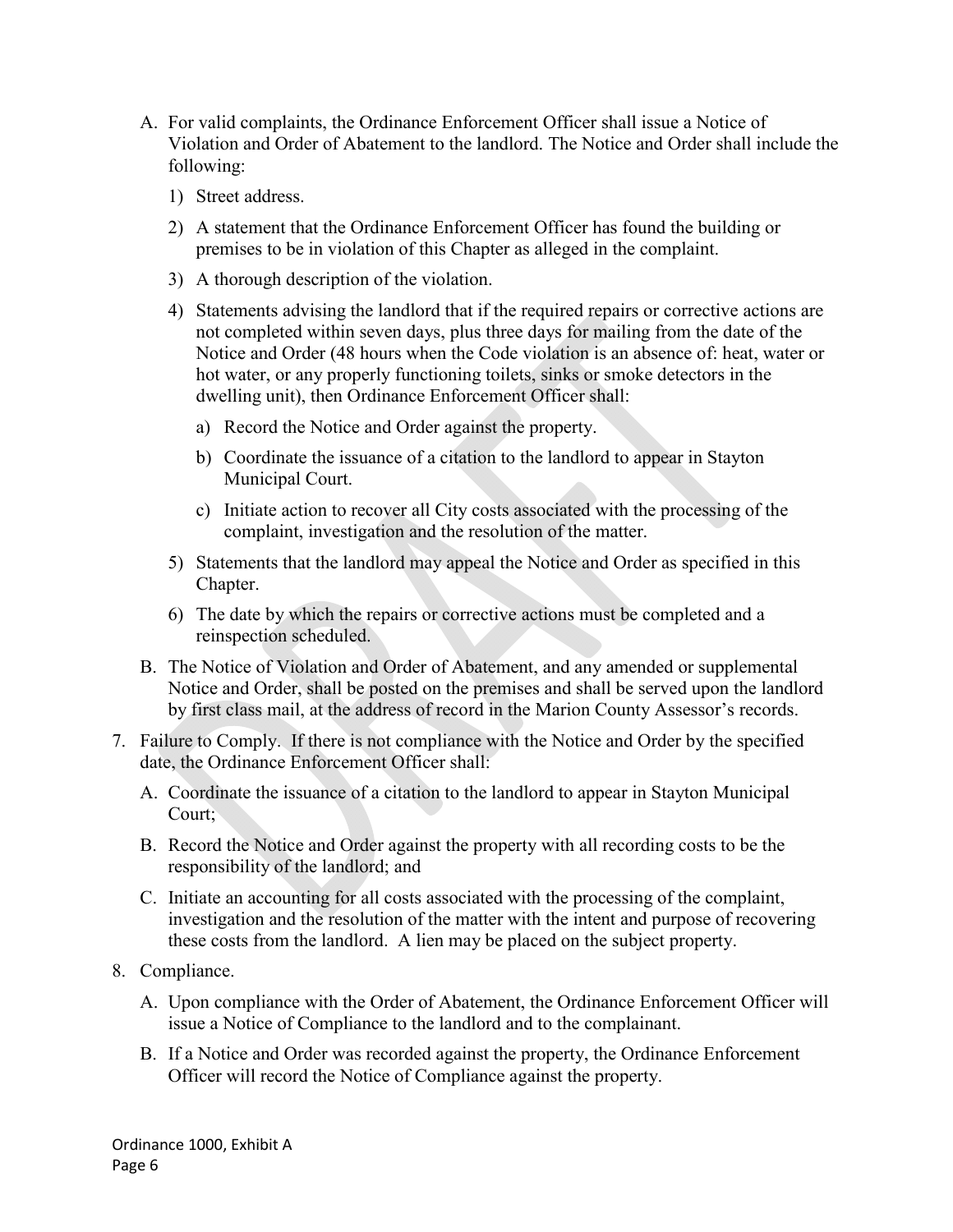- C. If an accounting was initiated for all costs associated with the processing of the complaint, investigation and the resolution of the matter, the Finance Director will proceed with collecting these costs from the landlord using adopted City procedures, including lien foreclosure.
- 9. Penalties. Any person violating any of the provisions of this Chapter shall, upon court conviction thereof, be punished by a fine as specified by Council Resolution. Each day that a violation remains unrectified after notification is a separate offense.

# **Section 15.08.110 Appeals.**

- 1. Appeal to City Administrator. Any tenant who has filed a complaint that the Ordinance Enforcement Officer determines is not valid may file a written appeal to the City Administrator within 10 days of the date the notice of determination was mailed. Any landlord who has been issued a Notice of Violation by the Ordinance Enforcement Officer may file a written appeal to the City Administrator within 10 days of the date the Notice of Violation was mailed.
- 2. City Administrator's Decision on the Appeal.
	- A. The City Administrator shall consider the appeal within 15 days from the date of the City's receipt of the appeal. The City Administrator may, at the City Administrator's sole discretion:
		- 1) Remand the matter back to the Ordinance Enforcement Officer for reconsideration;
		- 2) Grant the request on appeal, with or without conditions; or
		- 3) Deny the request on appeal.
	- B. The City Administrator shall issue a written Notice of Decision regarding the appeal. The City Administrator's decision may be appealed, in writing, to the City Council.
- 3. Appeal to City Council.
	- A. The City Administrator's decision to approve or deny an appeal may be appealed by the tenant or the landlord to the City Council within 10 days of the mailing of the Notice of Decision. The appeal shall be in writing and shall clearly describe the matter being appealed and the grounds for the appeal. The City Council shall consider the appeal at a regularly scheduled meeting, no later than 45 days from the date of the City's receipt of the appeal. The Mayor may invite testimony, at the Mayor's discretion. The City Council may, at its discretion:
		- 1) Remand the issue back to the City Administrator for reconsideration;
		- 2) Grant the request on appeal, with or without conditions; or
		- 3) Deny the request on appeal based on the record.
	- B. The City Council's decision is final.
- 4. Appeal Fee. Any appeal submitted under this Section shall include a filing fee to be established by Council Resolution.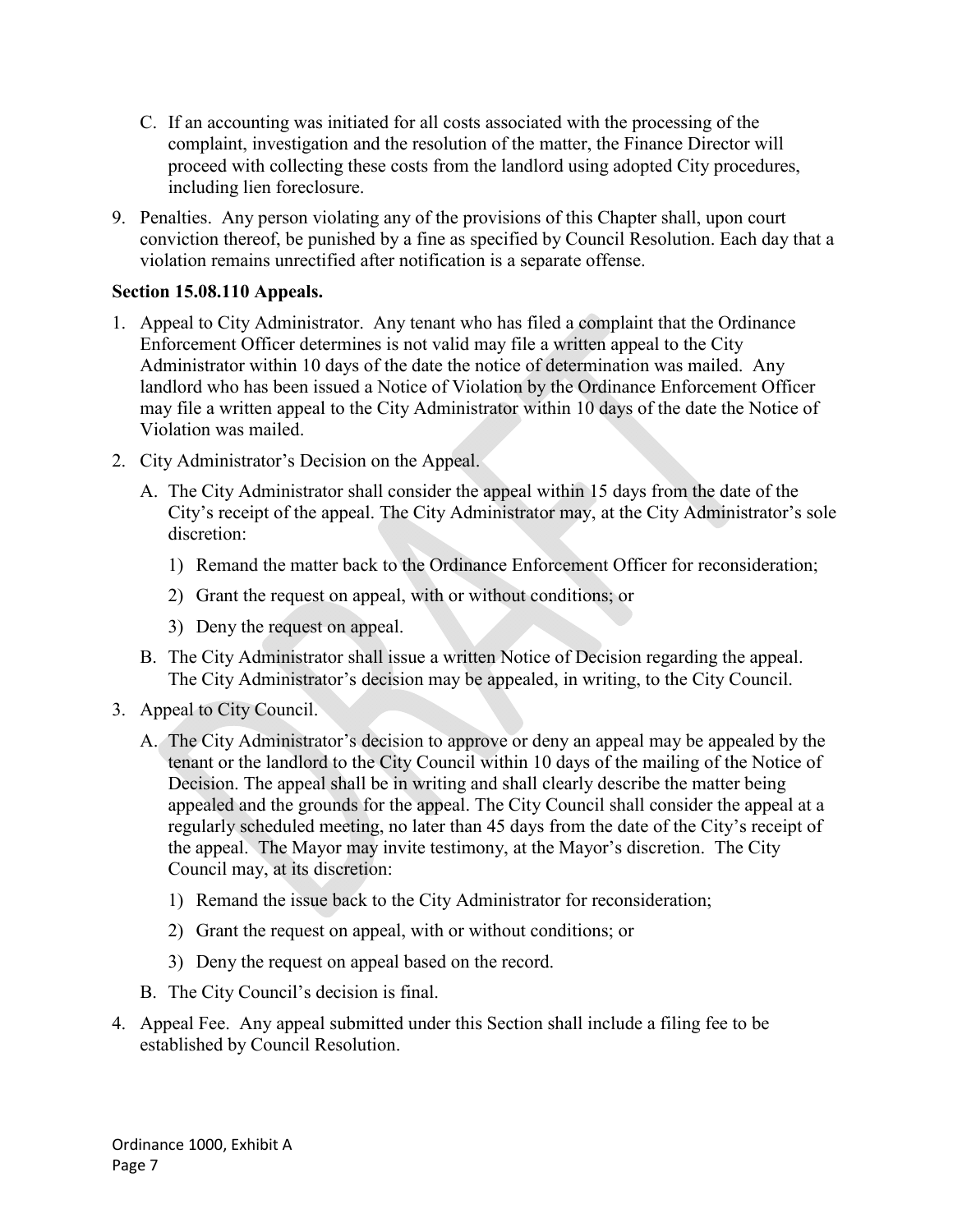- 5. Scope of Appeal. Appeals may be filed regarding notices, orders, interpretations and decisions made by the Ordinance Enforcement Officer or the City Administrator relative to this Chapter.
- 6. Form of Appeal. An appeal must be in writing and include the following:
	- A. Name of person filing the appeal.
	- B. Copy of the notice and order.
	- C. Copy of the section of this Chapter which is being appealed.
	- D. A complete description of the issues and an explanation of the appeal.
	- E. What determination is requested of the City Administrator or City Council.
- 7. Appeal Procedure.
	- A. Appeals shall be submitted to the Planning and Development Director. The Planning and Development Director shall confirm that the appeal meets the filing criteria and the appeal request and explanation is complete.
	- B. If the filing criteria have not been met, the person filing the appeal will be so notified. In the discretion of the Planning and Development Director, the filing deadline may be extended by an additional three days to allow the appellant to resubmit an appeal document that has been deemed incomplete. Only one extension may be granted.
	- C. If the filing criteria are met, the Planning and Development Director shall forward the appeal to the City Administrator or schedule a hearing before the City Council, as appropriate.

# **Section 15.08.120 Fees.**

- 1. For the purpose of offsetting costs to the City associated with the enforcement of this Chapter there is hereby imposed an annual fee, to be established by Council Resolution, for each dwelling unit covered by a rental agreement.
- 2. The following unit types, while subject to the standards, enforcement procedures, and other requirements established in this Chapter, shall be exempt from the fee payment requirements of this Section: rentals with a recorded deed restriction requiring the units to be rented affordably to households at or below 50% of the Area Median Income; rentals under contract with a public agency that requires the rental to be inspected at least annually and verifies that the dwelling is rented to a low income household; and rentals designated as senior or disabled housing by a public agency.
- 3. The landlord is responsible for paying the annual fee upon written or electronic request. The Finance Director shall adopt and implement policies and procedures which include multiple written or electronic communications with landlords before assessing a penalty. The penalty established below is necessary to offset the actual cost of these procedures when payment of the annual fee is not timely made or when payment of the annual fee is not made.
- 4. Policy regarding penalties. Providing minimally habitable rental housing is of great importance within the City of Stayton. The costs of this program are intended to be somewhat offset by the annual fees, but the City Council also desires to not greatly increase the cost of renting residential property within the City. The City Council has balanced raising